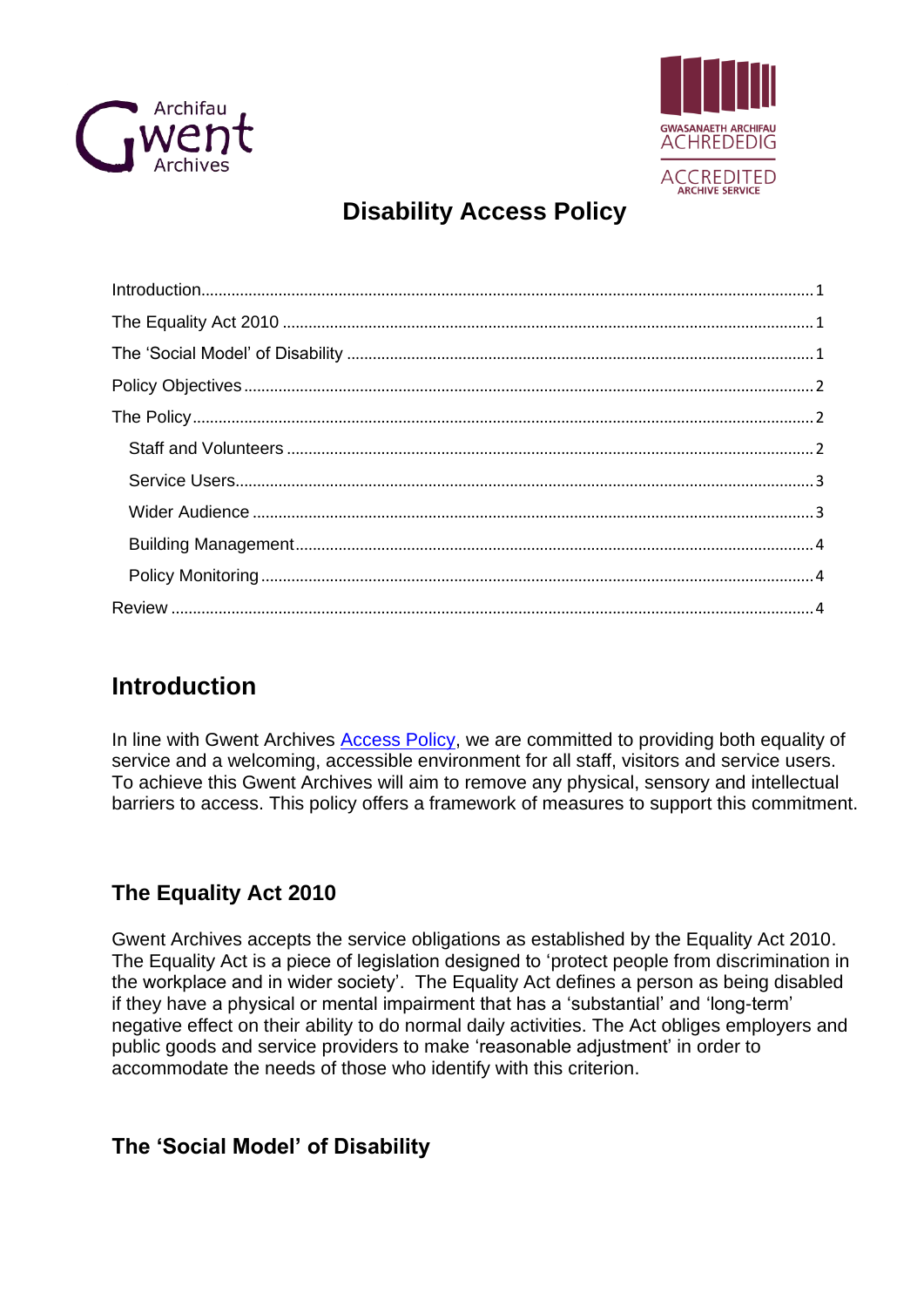Gwent Archives upholds the 'Social Model' of disability which adopts the position that people are not disabled by their impairment (the 'Medical Model'), but by the social structures and barriers that prevent or hinder equality of access and/or engagement. These include attitudes to disability, physical barriers and organisational barriers.

## <span id="page-1-0"></span>**Policy Objectives**

- To ensure that Gwent Archives complies with the aforementioned legislation.
- To demonstrate Gwent Archives' commitment to the equality statements and objectives of its governing authorities: Blaenau Gwent County Borough Council, Caerphilly County Borough Council, Monmouthshire County Council, Newport City Council and Torfaen County Borough Council.
- To align with the objectives of our governing authorities Strategic Equality Plans:
	- [Torfaen County Borough Council's](https://www.torfaen.gov.uk/en/Related-Documents/Equalities-and-Diversity/Strategic-Equality-Plan.pdf) Strategic Equality Plan 2020-2024
	- [Newport City Council Strategic Equality Plan 2020-2024](https://www.newport.gov.uk/documents/Council-and-Democracy/Equalities-and-Welsh-language-/Strategic-Equality-Plan-2020-2024.pdf)
	- Caerphilly [County Borough Council Strategic Equality Plan 2020-2024](https://www.caerphilly.gov.uk/My-Council/Strategies,-plans-and-policies/Equalities/Strategic-Equality-Plan)
	- [Blaenau Gwent County Borough Council Strategic Equality Plan 2020-2024](https://www.blaenau-gwent.gov.uk/media/jdfplpau/strategic_equality_plan_2020-24_pdf.pdf?msclkid=f49f57e2d04111ecbe8f52e759b6d28a)
	- [Monmouthshire County Council Strategic Equality Plan 2020-2024](https://democracy.monmouthshire.gov.uk/documents/s24036/MCC%203rd%20Strategic%20Equality%20Plan%20draft%20ENGlish.pdf)
- To positively demonstrate and promote Gwent Archives' commitment to making 'reasonable adjustments' as required by the Equality Act 2010.
- To provide a working equality framework for all staff members and volunteers.
- To actively encourage and inform disabled staff and service users.

## <span id="page-1-1"></span>**The Policy**

#### <span id="page-1-2"></span>**Staff and Volunteers**

A designated member of staff will act as a representative for disability matters and promote awareness of any issues or changes in legislation amongst the team.

All staff members have a responsibility to act in a professional manner to ensure that an accessible service is provided. Gwent Archives staff and volunteers will be encouraged to engage with this policy and raise any issues or ideas they have to improve the service for disabled users.

All members of staff will be offered disability awareness training. New starters will be briefed on disability access provision during their induction.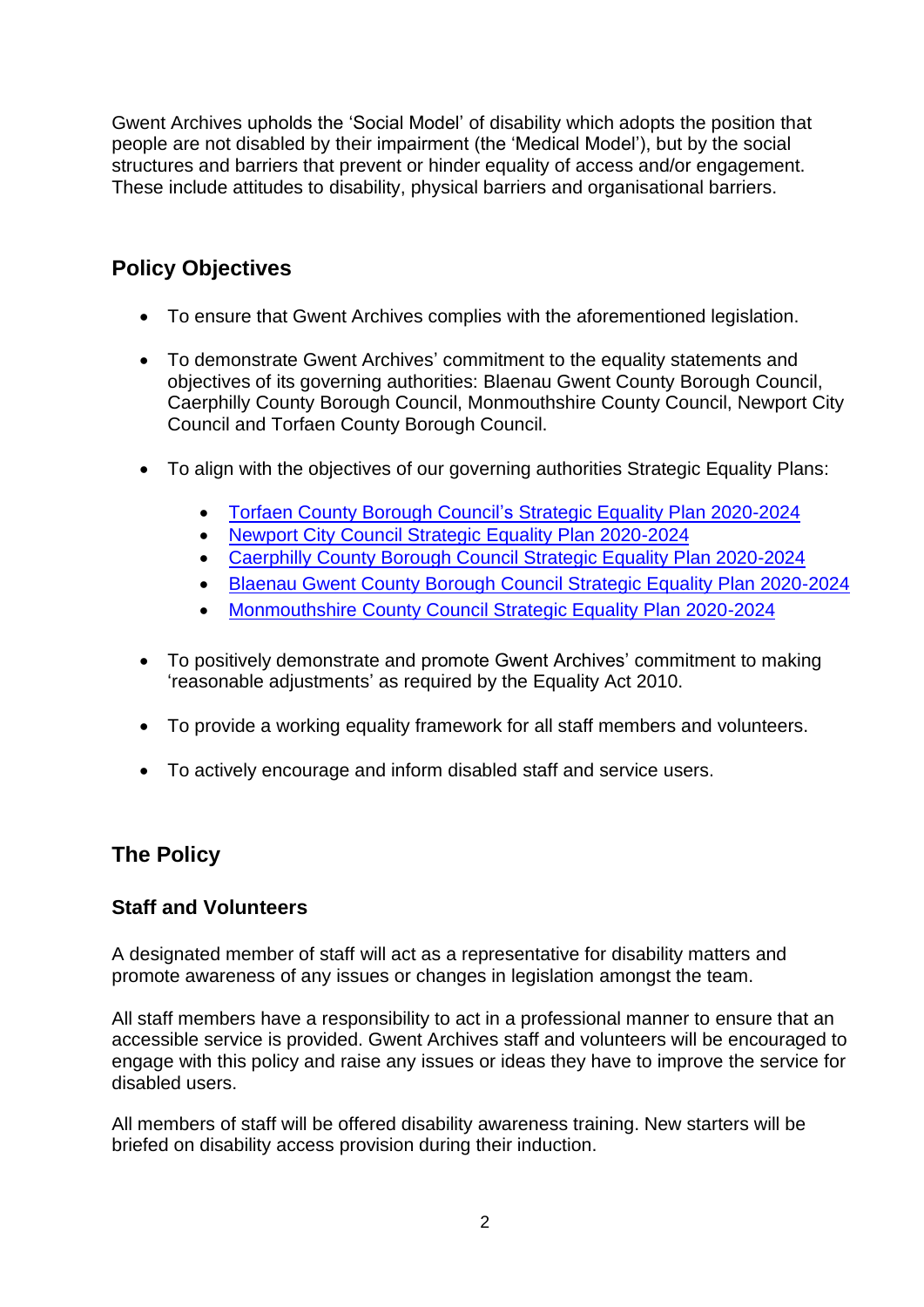No direct or indirect disability discrimination by a member of staff towards a service user, other member of staff, volunteer or visitor will be tolerated. This policy also extends to discrimination on grounds of gender, race, colour, nationality, religion, age and sexual orientation.

Any complaints will be dealt with in line with the [complaints procedure.](https://www.torfaen.gov.uk/en/AboutTheCouncil/Complaints/Service-Complaints/How-to-Complain.aspx)

Gwent Archives will make reasonable adjustments and offer positive support for newly recruited disabled staff members and those who might become disabled whilst in post.

#### <span id="page-2-0"></span>**Service Users**

Guide dogs will be permitted access to all public areas.

A private, quiet work space can be provided for search room users on request. This facility will be advertised onsite and on our website.

Accessible language and clear print will be used at all times. Recommendations issued by the RNIB will be made available to all staff and volunteers.

Information leaflets, or any other types of written communication, will use accessible text and outline any services and/or provision for disabled users. Large print and audio copies will also be made available.

Gwent Archives will consult with local disability organisations and disabled service users to determine what access improvements can be made. This will be reviewed in line with current and future government legislation.

Any new technology and equipment will be purchased with disabled users in mind. Gwent Archives will obtain appropriate software and adaptive technology to improve and maintain accessibility to our electronic resources.

All equipment, technology and services provided for disabled users will be clearly advertised onsite, on our website and in newsletters and/or information leaflets.

This document, the Gwent Archives' Disability Access Policy, will be published on our website and made available for staff, volunteers, service users and visitors to view onsite.

#### <span id="page-2-1"></span>**Wider Audience**

Participants in any outreach activities organised by, or in partnership with, Gwent Archives will be routinely asked if they have any specific access requirements. Necessary support will be consistently provided.

Gwent Archives will seek to ensure representation of disability culture in our collections, talks, exhibitions and general service output.

Sign language interpreters will be provided upon request.